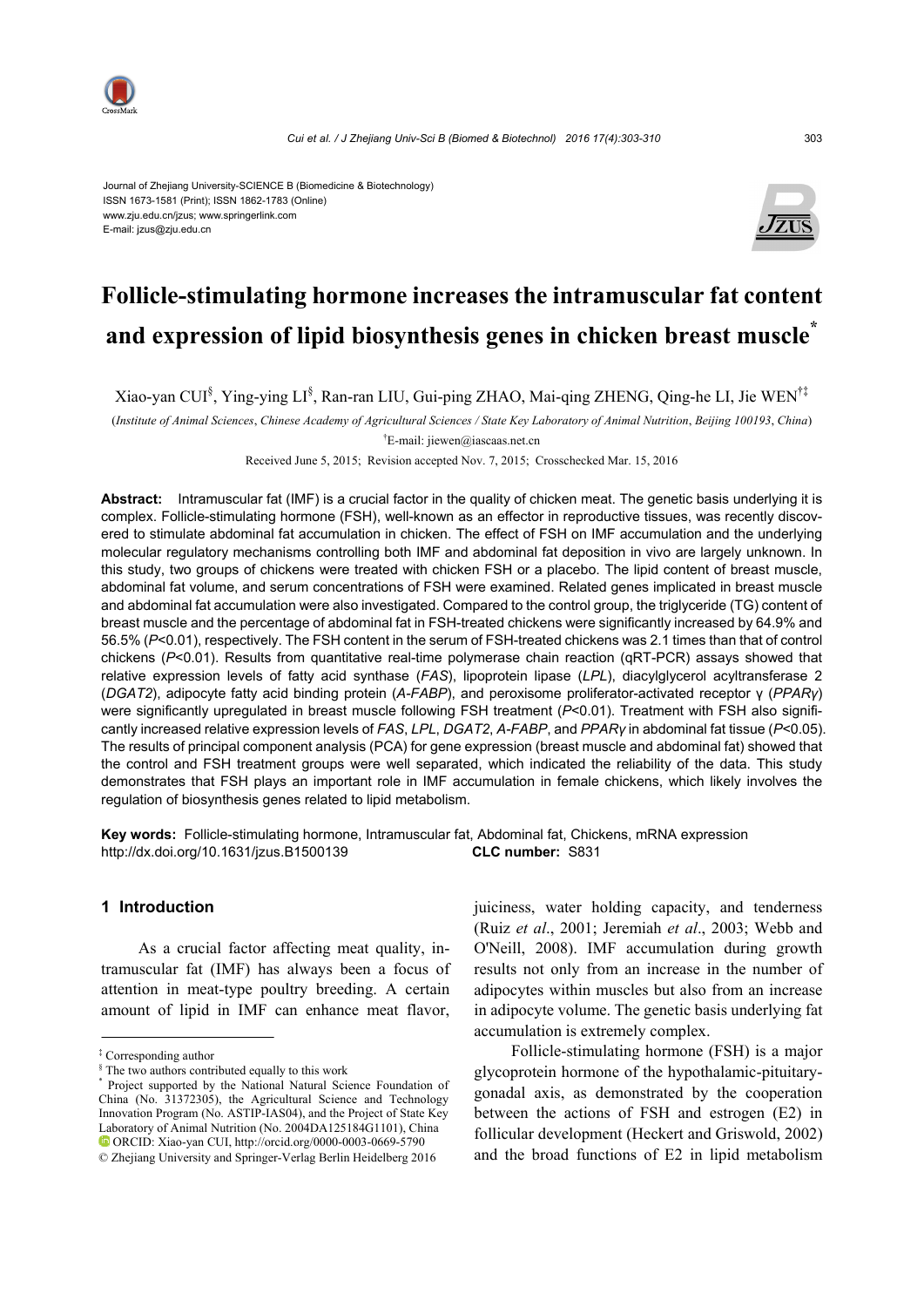(Clegg, 2012; Malnick *et al*., 2013). In addition to its well-known role in reproductive tissues, FSH is believed to perform direct actions in a variety of nongonadal tissues (Sowers *et al*., 2006; Oshima *et al*., 2007). Of particular interest, an effect of FSH on lipid accumulation was recently discovered, in which FSH stimulated lipid biosynthesis in chicken abdominal fat (Cui *et al*., 2012). However, the effect of FSH on IMF and the molecular regulatory mechanisms underlying FSH actions in both IMF and abdominal fat remain largely unknown. Therefore, in this study we examined expression of lipid metabolism-related genes in breast muscle and abdominal fat treated with or without exogenous FSH.

Lipid deposition is a complicated process. Adipogenesis is a well-regulated process controlled by the highly coordinated activation of various enzymes and transcription factors (Saez *et al*., 2009; Fu *et al*., 2014). As with lipogenic genes, the enzyme fatty acid synthase (FAS) is key to the process of fatty acid synthesis, catalyzing the synthesis of long-chain fatty acids through the condensation of acetyl-coenzyme A (CoA) and malonyl-CoA in a complex seven-step reaction (Albalat *et al*., 2007). Lipoprotein lipase (LPL) is an endothelial enzyme that catalyzes the hydrolysis of circulating triglyceride (TG) (Gondret *et al*., 2001; Andre *et al*., 2007). The major enzyme known to catalyze TG synthesis is the diacylglycerol acyltransferase 2 (DGAT2) (Stone *et al*., 2004), which catalyzes the covalent addition of fatty acyl chains to TG. Lipid deposition in muscle is related to the intracellular transport of long-chain fatty acids via the adipocyte fatty acid-binding protein (A-FABP), which is also considered an indicator of total intramuscular adipocyte number (Jurie *et al*., 2007). The peroxisome proliferator-activated receptor γ (PPARγ) is the master regulator of adipose cell differentiation, playing a critical role in systemic lipid metabolism (Szanto and Nagy, 2005; Liu *et al*., 2015).

The Beijing-You (BJY) is one of the most famous Chinese local chicken breeds with superior meat quality and acceptability (Jiang *et al*., 2011). In the present study, using female BJY chickens, we assessed the effects of exogenous FSH on TG content in chicken breast muscle, abdominal fat percentage, serum concentrations of FSH and E2, and mRNA expression of lipid metabolism-related genes in chicken breast muscle and abdominal fat. The aim of this study was thus to contribute to a better understanding of the mechanisms of lipid metabolism related to IMF deposition in chickens.

#### **2 Materials and methods**

#### **2.1 Animals and treatment**

One-day-old female hatchlings were obtained from the Institute of Animal Science, Chinese Academy of Agricultural Sciences (Beijing, China). Individual birds had the same genetic background. Birds of similar weight entered the experiment at seven days of age and were randomly distributed into FSH treatment and control groups for a total of 15 BJY birds per group. Birds were raised in an environmentally controlled room in three-story step cages. The brooding temperature was maintained at 35 °C for the first two days, then gradually decreased to 21 °C (45% relative humidity). Artificial lighting was continuous. The birds were fed basal diets for the entire experiment from 1 to 14 d of age. The basal diets were formulated based on the National Resource Council (1994) requirements and the Feeding Standard of Chicken established by the Ministry of Agriculture, Beijing, China (2004). Feed and water were provided for ad libitum consumption.

The protocol of FSH administration was performed as previously described (Cui *et al*., 2012). Seven-day-old female BJY chickens in the treated group were injected subcutaneously (dorsal neck) once daily for seven days with 0.5 ml physiological saline containing 4 mIU chicken FSH (Zhonghao Biological Technology Co., Ltd., Beijing, China). Control animals received saline-only injections daily for seven days.

#### **2.2 Sample collection**

On the last day of the experiment, the 15 birds in each group were fasted for 12 h with free access to water before euthanization. The chickens were euthanized on Day 14 of the experiment 24 h after receiving the last injection. Individual blood samples were taken, the serum was separated and samples of serum were frozen at −80 °C for subsequent detection of FSH and E2 concentrations. Samples of breast muscle (pectoralis major) and abdominal fat from one side were snap-frozen in liquid nitrogen and then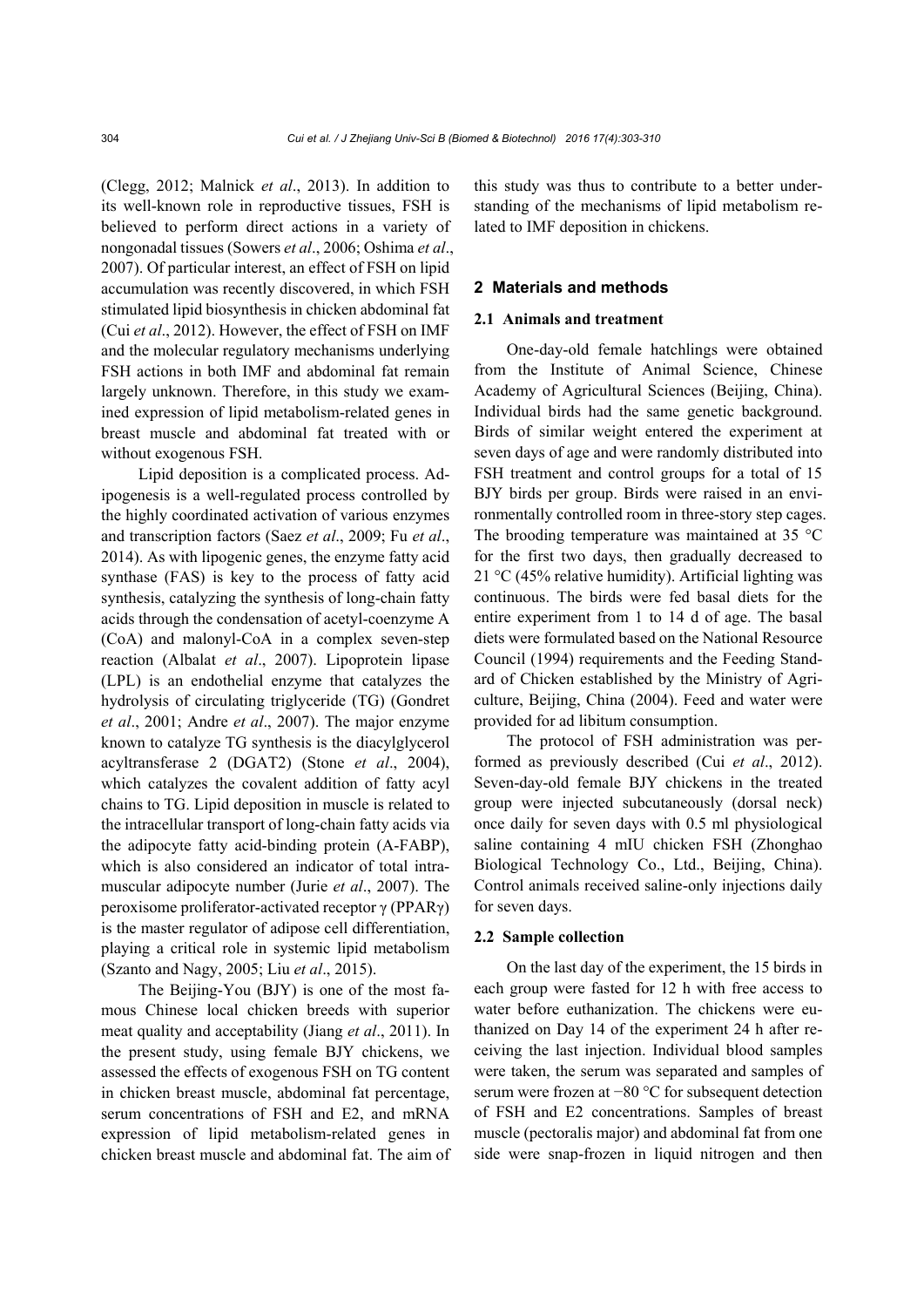stored at −80 °C for subsequent extraction of total RNA. The breast muscle was removed and stored at −20 °C for the analysis of TG content. All chickens were weighed at the start of the experiment, and abdominal fat was collected after euthanasia. Live weight (LW) and abdominal fat weight (AFW) were measured, and the percentage of abdominal fat (AFP) was calculated according to the following equation:  $AFP=AFW \times 100\%$ /LW.

### **2.3 TG content detection in breast muscle**

After obvious reticular tissue had been eliminated, 2.0 g of each sample was homogenized using chloroform:methanol (2:1, v/v) as the solvent. A commercially available kit (Lideman Biological Technology Co., Ltd., Beijing, China) was used to measure the TG content in 10 µl of breast muscle homogenate according to the manufacturer's protocol.

#### **2.4 FSH and E2 detection in serum**

Serum samples were separated by standard procedures and stored at −80 °C for subsequent analysis. Serum concentrations of FSH were measured using a chicken-specific FSH ELISA kit (Zhonghao Biological Technology Co., Ltd., Beijing, China) with a previously described method (Cui *et al*., 2012). The assay was performed according to the manufacturer's instructions after dilution to optimize accuracy. Serum concentrations of E2 were determined by radioimmunoassay (RIA) using an RIA kit (Beijing Huaying Biotechnology Research Institute, Beijing, China) with a previously described method (Joanne *et al*., 2002).

#### **2.5 RNA extraction and reverse transcription**

Total RNA was extracted from 100 mg of frozen abdominal fat, breast muscle, and liver tissue using commercially available kits (Tiangen Biological Technology Co., Ltd., Beijing, China). Genomic DNA contamination was removed by DNase I digestion (Tiangen Biological Technology). The purity and yield of RNA were determined by spectrophotometric measurement using a NanoDrop ND-1000 (NanoDrop Technologies, Montchanin, DE, USA) for RNA quantification. RNA integrity was examined by electrophoresis on a 1.2% (0.012 g/ml) agarose gel. RNA was dissolved in RNase-free water and stored at −80 °C for subsequent use in reverse transcription.

Total RNA  $(5 \mu g)$  was used for reverse transcription. First-strand cDNA synthesis was performed using M-MLV Reverse Transcriptase and an oligo (dT) primer according to the manufacturer's instructions (Promega, USA). The complementary DNA (cDNA) was stored at  $-20$  °C for subsequent quantitative real-time polymerase chain reaction (qRT-PCR).

### **2.6 qRT-PCR**

qRT-PCR was performed using a Thermal Cycler Dice Real Time System (ABI 7500, Applied Biosystems, Foster, CA, USA) with an SYBR Prime-Script RT-PCR kit (TaKaRa, Dalian, China) according to manufacturer's specifications. Gene-specific primers (Table 1) were designed based on sequences published in GenBank using Primer Premier 5.0 software (Premier Biosoft International, Palo Alto, CA, USA). After initial denaturation for 30 s at 95  $^{\circ}$ C,

| Gene <sup>®</sup> | Sequence                               | Product size (bp) | Accession number |
|-------------------|----------------------------------------|-------------------|------------------|
| <i>FAS</i>        | <b>F: 5'-CAATG GACTTCATGCCTCGGT-3'</b> | 119               | NM001199487.1    |
|                   | R: 5'-GCTGGGTACTGGAAGACAAACA-3'        |                   |                  |
| LPL               | F: 5'-GGTGACCTGCTTATGCTA-3'            | 187               | NM 205282.1      |
|                   | R: 5'-ATATTGCTGCCTCTTCTC-3'            |                   |                  |
| DGAT2             | F: 5'-GGGGTCGAGCATTCTCTCTG-3'          | 203               | NC 006088.3      |
|                   | R: 5'-CGAACACCAGCCAGGCTAAA-3'          |                   |                  |
| $A-FARP$          | F: 5'-TGGCCGTGAAGATGTTGAAAG-3'         | 120               | NM204290         |
|                   | R: 5'-CGCAGGTATTCCCGAAGGTTG-3'         |                   |                  |
| PPAR <sub>V</sub> | F: 5'-TCCTTCCCGCTGACCAAA-3'            | 212               | NM 001001460.1   |
|                   | R: 5'-TCCTGCACTGCCTCCACA-3'            |                   |                  |
| $B$ -actin        | F: 5'-GAGAAATTGTGCGTGACATCA-3'         | 152               | L08165           |
|                   | R: 5'-CCTGAACCTCTCATTGCCA-3'           |                   |                  |

|  |  |  |  | Table 1 Specific primers for qRT-PCR |
|--|--|--|--|--------------------------------------|
|--|--|--|--|--------------------------------------|

\* *FAS*: fatty acid synthase; *LPL*: lipoprotein lipase; *DGAT2*: diacylglycerol acyltransferase 2; *A-FABP*: adipocyte fatty acid binding protein; *PPARγ:* peroxisome proliferator-activated receptor *γ*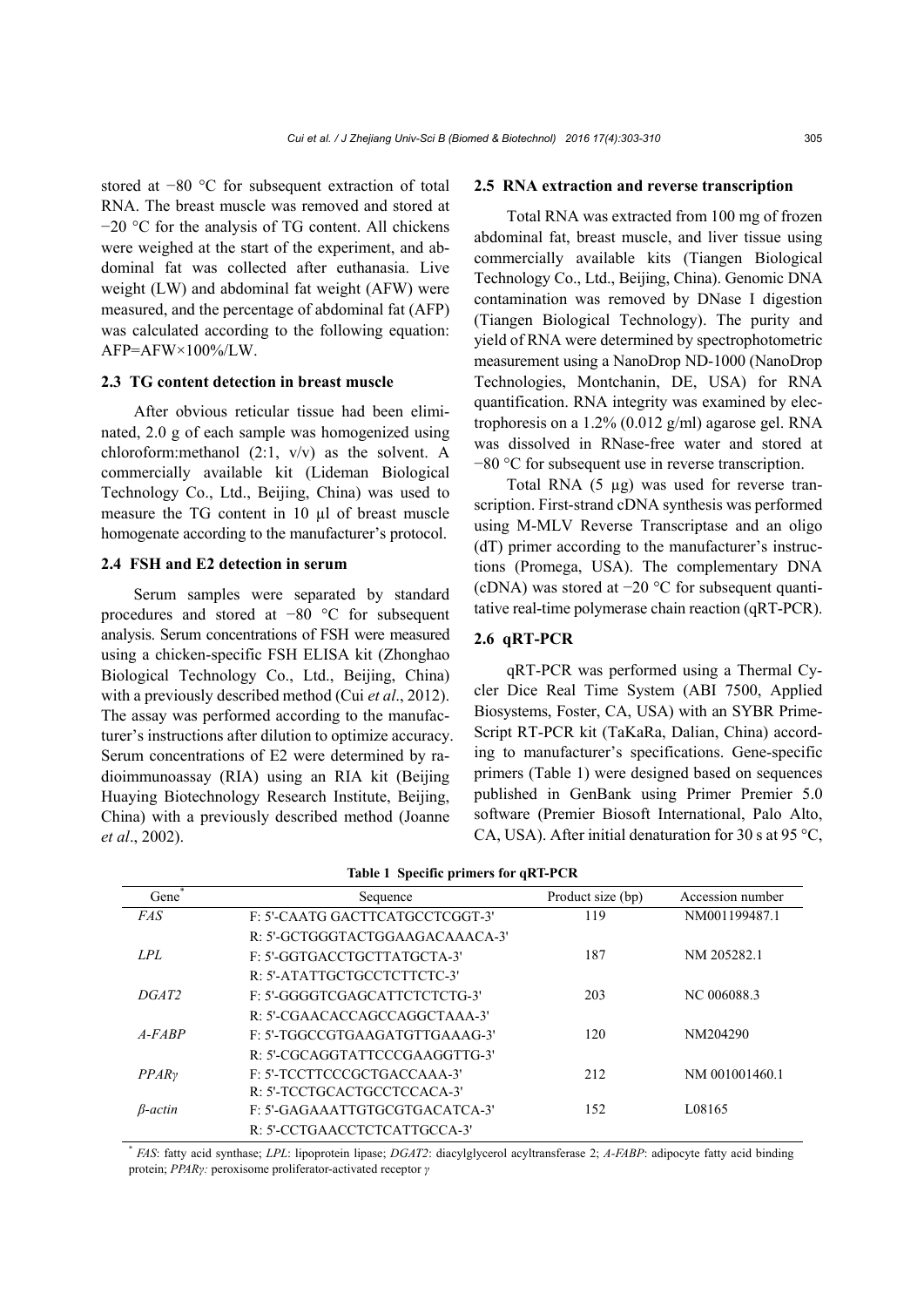amplification was performed for 40 cycles (95 °C for 5 s and 60 °C for 32 s). Samples were assayed in triplicate to derive standard curves. PCR efficiency for the five genes and *β-actin* was consistent. To determine fold-changes in gene expression, the comparative  $C_T$  method was used (Livak and Schmittgen, 2001), with fold-change calculated as  $2^{-\Delta\Delta C_T}$ . The results are expressed as the mean fold-change in gene expression from triplicate analyses, using control group samples as the calibrator (arbitrarily assigned an expression level of 1 for each gene). For all transcripts, cDNA from 14-d-old chicken liver served as a standard control. Negative control reactions (without samples) were included in each assay.

#### **2.7 Statistical analysis**

Statistical analysis was performed using Student's unpaired *t*-test in SPSS Version 16.0 (SPSS Inc., Chicago, IL, USA). Values are reported as mean± standard error of the mean (SEM). Differences were considered statistically significant at *P*<0.01 or *P*<0.05. Principal component analysis (PCA) is a widely used tool for data analysis that reduces complex multidimensional data to a few specified dimensions so that it can be effectively visualized, making it possible to identify the most important directions of variability in a multivariate data matrix and to present the results in a graphical plot (Destefanis *et al*., 2000). PCA was performed using the software RStudio Version 0.99.473 (RStudio, Boston, MA, USA) and using data of genes from mRNA expression analysis.

#### **3 Results**

# **3.1 Effects of FSH on TG content in breast muscle**, **AFW**, **and AFP**

FSH treatment in chickens increased the TG content of breast muscle and enhanced abdominal fat accumulation. Results showed that, compared to the control group, TG content of breast muscle in FSH-treated chickens (Fig. 1a) was significantly increased by  $64.9\%$  ( $P=0.008$ ), and AFW and AFP in FSH-treated chickens (Figs. 1b and 1c) were significantly increased by 59.3% (*P*=0.002) and 56.5%  $(P=0.003)$ , respectively.



**Fig. 1 Effects of FSH on TG content in breast muscle (a), AFW (b), and AFP (c)** 

Chickens received 4 mIU follicle-stimulating hormone (FSH) daily from Days 7 to 13. Breast muscle and abdominal fat were collected on Day 14, 24 h after the last injection. (a) Triglyceride (TG) content of breast muscle was determined using biochemical methods to examine 10 µl of homogenate. (b) Abdominal fat weight (AFW). (c) Abdominal fat as a percentage of live weight (AFP). Results are expressed as mean± SEM (*n*=15). \*\* *P*<0.01

#### **3.2 Effect of FSH on hormone serum concentrations**

The experiment showed that the average serum concentration of FSH in 14-d-old female BJY chickens was 4.10 mIU/ml after 7 d of daily subcutaneous injections of 4 mIU chicken FSH, which was significantly higher (*P*=0.009) than the concentration found in control chickens (2.00 mIU/ml). However, the concentrations of E2 in serum showed no significant difference between the FSH treatment and control groups (Table 2).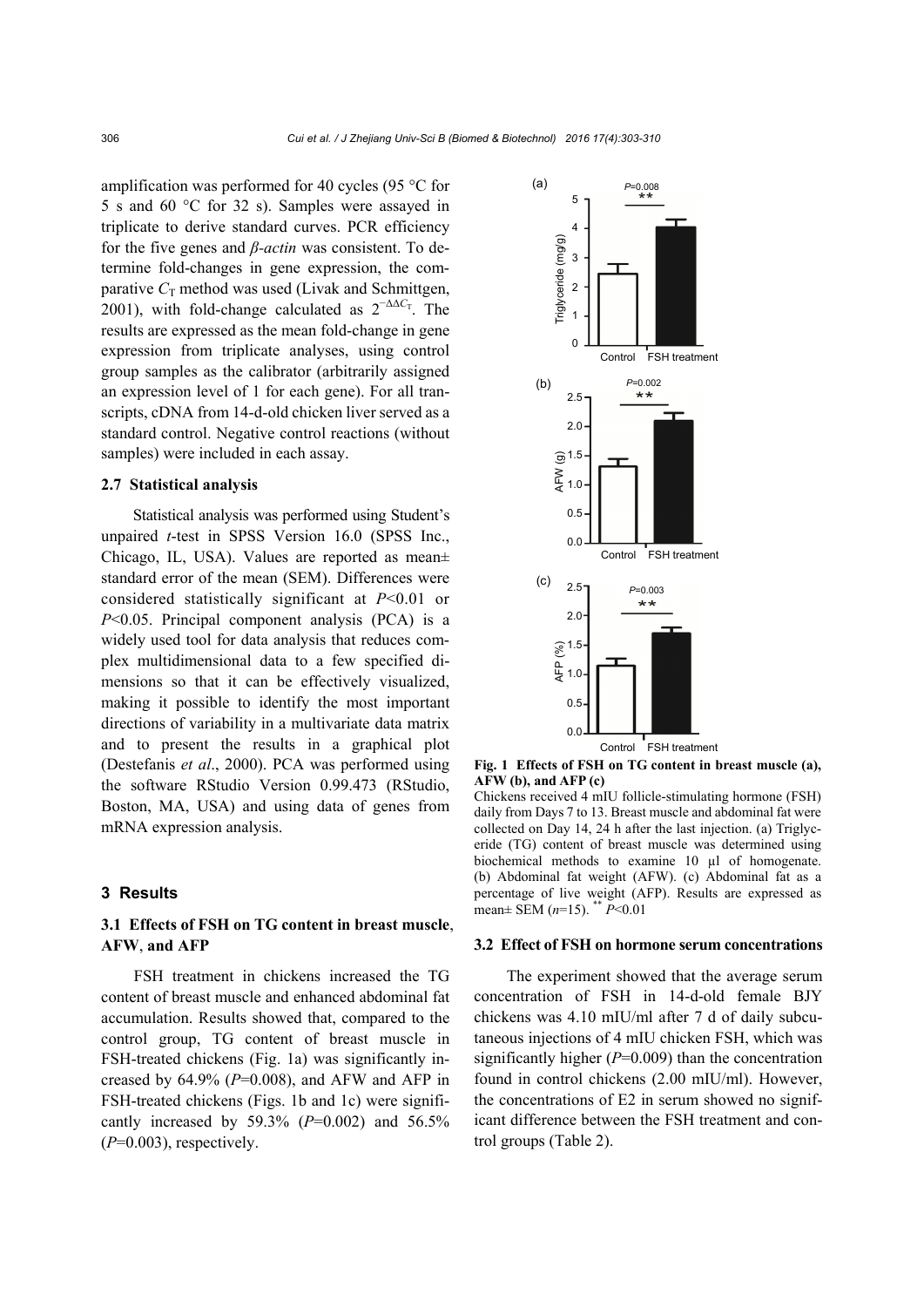# **3.3 Effects of FSH on mRNA expression of genes in breast muscle and abdominal fat**

qRT-PCR revealed that FSH treatment increased the mRNA abundance of lipid-related genes in chicken

**Table 2 Serum concentrations of FSH and E2 in 14-dold female BJY chickens** 

| Group                | FSH (mIU/ml)    | $E2$ (pg/ml)    |
|----------------------|-----------------|-----------------|
| Control              | $2.00\pm 0.55$  | $3.90 \pm 1.81$ |
| <b>FSH</b> treatment | $4.10 \pm 1.67$ | $4.92 \pm 2.12$ |
| $P$ -value           | 0.009           | 0.315           |

Injections consisted of 0.5 ml of saline (control) or the same volume of saline containing 4 mIU chicken follicle-stimulating hormone (FSH) daily for 7 d. Chicken blood was sampled on Day 14. Serum was separated and analyzed for FSH using a chickenspecific FSH ELISA kit; estradiol (E2) concentration was measured by radioimmunoassay (RIA). Results are expressed as mean± SEM (*n*=15)



breast muscle and abdominal fat (Fig. 2). The mRNA expression levels of the genes *FAS*, *LPL*, *DGAT2*, *A-FABP*, and *PPARγ* in the FSH-treated group were significantly higher than those in the control group in both chicken breast muscle (*P*<0.01) and abdominal fat (*P*<0.05).

To assess individual variability among the four groups, we carried out PCA using the gene expression in abdominal fat and breast muscle from the control and FSH-treated chickens. There was a high correlation between the five variables (*r*>0.68, *P*<0.01), including *FAS*, *LPL*, *DGAT2*, *A-FABP*, and *PPARγ*. In Fig. 3, these variables placed to the right in the loading plot were close together and, therefore, positively correlated. A clear separation between control and FSH treatment profiles in breast muscle and abdominal fat was apparent from the PCA (Fig. 4).



**Fig. 2 Expression of lipid-related genes assessed by qRT-PCR in 14-d-old female BJY chickens treated with FSH** mRNA expression levels of fatty acid synthase (*FAS*), lipoprotein lipase (*LPL*), diacylglycerol acyltransferase 2 (*DGAT2*), adipocyte fatty acid binding protein (*A-FABP*), and peroxisome proliferator-activated receptor *γ* (*PPARγ*) were quantified in breast muscle (a) and in abdominal fat (b). Results are expressed as mean±SEM (*n*=8). \* *P*<0.05, \*\* *P*<0.01



**Fig. 3 Plot of the first two principal component (PC) loading vectors**

These five variables (*FAS*, *LPL*, *DGAT2*, *A-FABP*, and *PPARγ*) presented in the loading plot were highly positively correlated (*r*>0.68, *P*<0.01)



**Fig. 4 PCA-plot for gene expression analysis** 

To visualise the variability of individual gene expression between the control and FSH treatment (breast muscle and abdominal fat), a PCA-analysis of gene expression of 32 samples was performed. Breast muscle and abdominal fat of FSH-treated chickens were clearly distinguished from the closely related control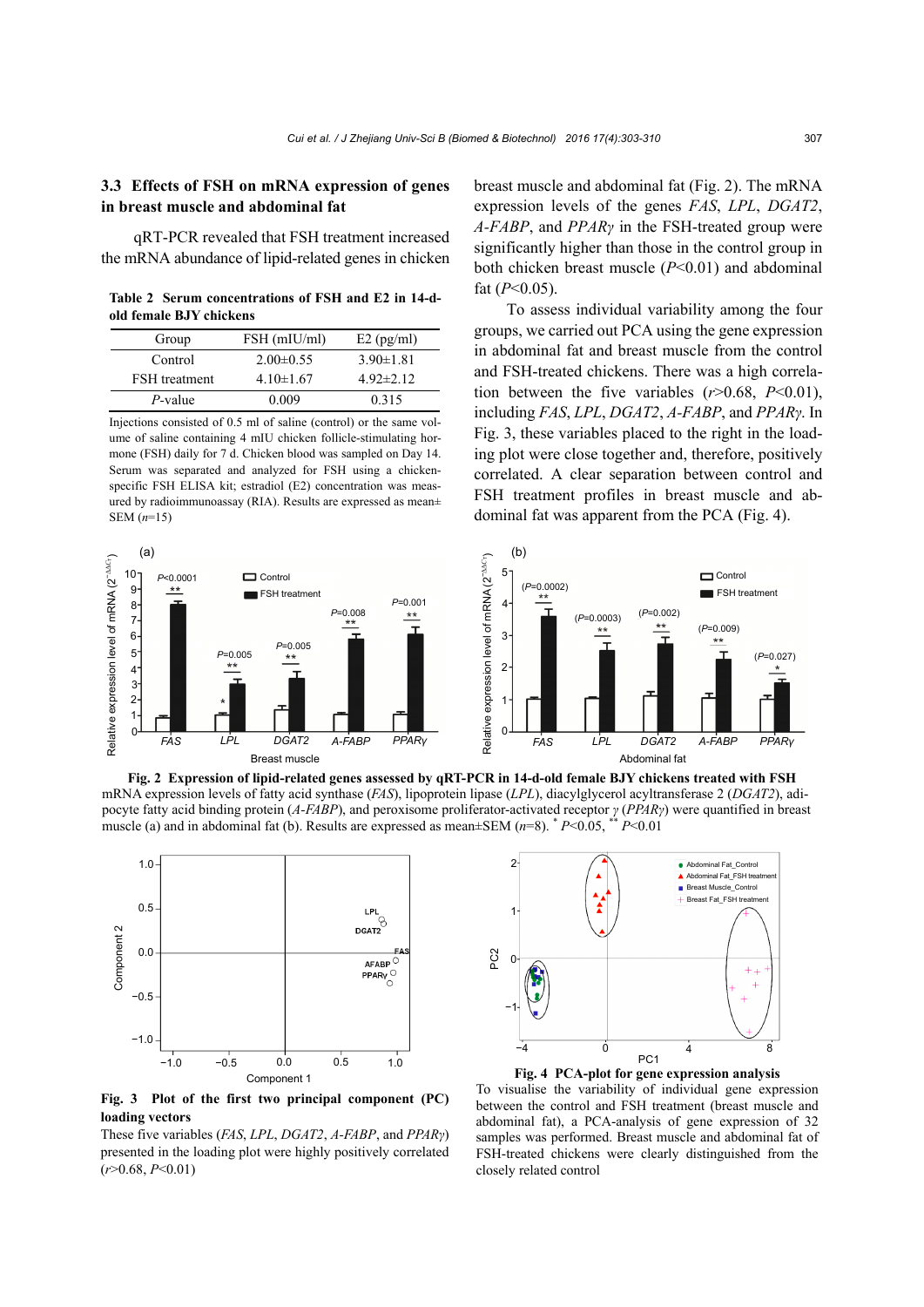#### **4 Discussion**

IMF content plays a key role in multiple quality traits of chicken meat and is an important index for superior-quality chicken breeding (Hocquette *et al*., 2010; Ye *et al*., 2010). IMF can only be measured after slaughtering and must be predicted indirectly using pedigree information, which limits the accuracy of selection and increases the cost of breeding. Therefore, understanding the molecular mechanisms underlying such complex trait formation combined with functional gene discovery may provide valuable information for the breeder. FSH is a glycoprotein hormone mainly secreted by the pituitary gland to regulate gonadal development and function after delivery through the bloodstream (Meduri *et al*., 2002; Patsoula *et al*., 2003; Cui *et al*., 2009). Researchers have found that FSH can increase lipid accumulation in chicken abdominal fat by about 50% (Cui *et al*., 2012). Thus, it would be of interest to also know its effect on IMF.

In our study, we examined serum hormone concentrations resulting from exogenous FSH (4 mIU daily from Days 7 to 13) and found significantly higher FSH concentrations after treatment of female chickens compared to controls, which demonstrated that exogenous FSH did in fact enter the blood circulation. High levels of FSH, rather than decreased levels of sex hormones, are possibly responsible for fat accumulation and redistribution in aging populations (Liu *et al*., 2015). Consistent with the report by Cui *et al.* (2012), AFW and AFP in FSH-treated chickens were significantly increased by 59.29% and 56.49%, respectively. More importantly, we found that FSH treatment increased the TG content in chicken breast muscle by 64.90%, which suggested that FSH promoted IMF deposition in chickens. The data also indicated that the effect of FSH was similar on both breast muscle and abdominal fat accumulation.

The expression profiles of lipid-related genes in breast muscle and abdominal fat from female BJY chickens were further investigated. The results of PCA showed that the control and FSH treatment groups were well separated, which indicated the reliability of the data. The abundance of mRNA from lipid biosynthesis genes (*FAS*, *LPL*, *DGAT2*, *A-FABP*, and *PPARγ*) in both breast muscle and abdominal fat was significantly higher in FSH-treated animals

compared to controls. *FAS*, a downstream mediator of adipo-regulatory genes previously discussed (Yu *et al*., 2014), is critical for lipogenesis, and the expression of *FAS* was increased by FSH treatment in our study. Similar effects of FSH on *FAS* expression in 3T3-L1 preadipocytes and adipocytes from mice were reported by Liu *et al.* (2015). The *FAS* results suggest that the ability to synthesize lipids in situ contributes partially to lipid deposition in chicken breast muscle and abdominal fat following FSH treatment. *LPL* is the gatekeeper of fat storage, and when upregulated, acts on lipoproteins to generate increased fatty acids that are transported into tissues (Lafontan, 2014). The uptake of fatty acids by muscle *LPL* is generally higher in muscles with a high fat content (Chartrin *et al*., 2006). Thus, the capacity for lipid uptake by muscle tissue is a major determinant controlling IMF levels in chicken. Our results are consistent with previous reports in chicken adipocytes (Cui *et al*., 2012) and mice adipocytes (Liu *et al*., 2015) that *LPL* mRNA was upregulated by FSH treatment. DGAT2 is the main enzyme that catalyzes the final step in the synthesis of TG, which involves esterification of fatty acids for conversion into TG before final storage in various adipose tissues (Krag *et al*., 2007; Yen *et al*., 2008). The results of our study showed that the FSH treatment group exhibited higher *DGAT2* gene expression in chicken breast muscle and abdominal fat compared to controls, in agreement with similar results on *DGAT2* gene expression by FSH stimulation in vitro (Cui *et al*., 2012). In addition, *A-FABP* is a marker of lipogenesis, particularly in adipocytes where it is specifically expressed (Hertzel *et al*., 2006), and our study showed that *A-FABP* mRNA levels in chicken breast muscle and abdominal fat were upregulated by FSH treatment. *PPARγ* is the master regulator of adipogenesis (Hocquette *et al*., 2010), and previous studies found that *PPARγ* may target genes directly involved in the lipogenic pathway and induce an array of genes related to lipid metabolism, including *LPL* and *FAS*; thus, *PPARγ* may function like a switch to control lipogenic gene expression (Rosen *et al*., 2002; Hummasti *et al*., 2008; Hausman *et al*., 2009). The expression of *PPARγ* was increased by FSH treatment in our study. Liu *et al.* (2015) also showed that *PPARγ* mRNA was upregulated by FSH stimulation in murine adipose tissue.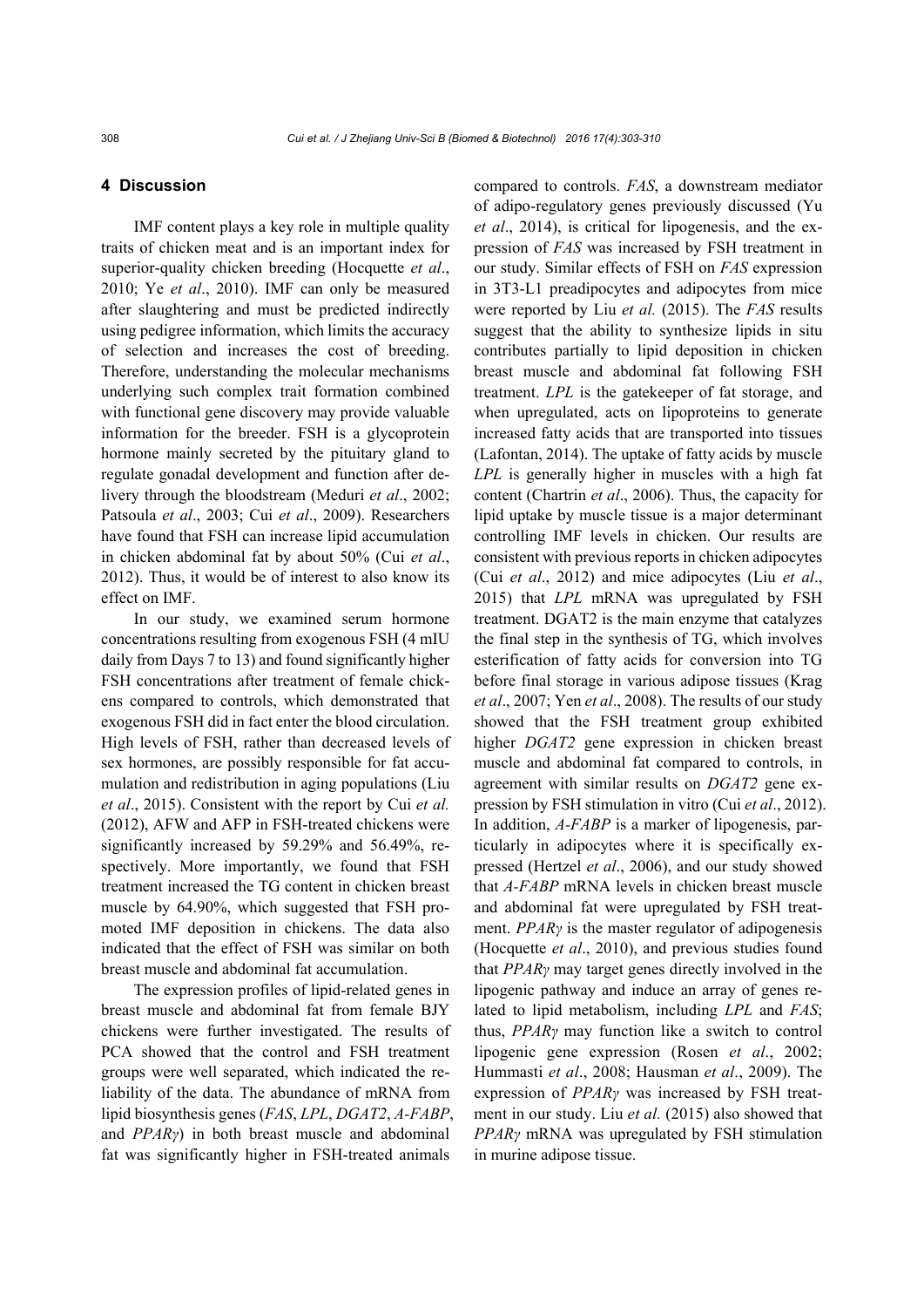Taken together, our findings conclude that FSH stimulates IMF accumulation in breast muscle by inducing the expression of lipid biosynthesis genes. With regard to abdominal fat, our in vivo findings on gene regulatory mechanisms are consistent with the in vitro results of Cui *et al.* (2012).

# **5 Conclusions**

Treatment with exogenous chicken FSH significantly increased the IMF content of breast muscle and upregulated the expression of *FAS*, *LPL*, *DGAT2*, *A-FABP*, and *PPARγ*. This study demonstrates that FSH plays an important role in IMF accumulation in female chickens mediated by regulation of biosynthesis genes related to lipid metabolism.

#### **Compliance with ethics guidelines**

Xiao-yan CUI, Ying-ying LI, Ran-ran LIU, Gui-ping ZHAO, Mai-qing ZHENG, Qing-he LI, and Jie WEN declare that they have no conflict of interest.

The methods of this study were conducted in accordance with the Guidelines for Experimental Animals established by the Ministry of Science and Technology (Beijing, China). All experimental protocols were approved by the Science Research Department (in charge of animal welfare issues) of the Institute of Animal Sciences, Chinese Academy of Agricultural Sciences (CAAS) (Beijing, China).

#### **References**

- Albalat, A., Saera-Vila, A., Capilla, E., *et al*., 2007. Insulin regulation of lipoprotein lipase (LPL) activity and expression in gilthead sea bream (*Sparus aurata*). *Comp. Biochem. Physiol. B Biochem. Mol. Biol*., **148**(2):151-159. http://dx.doi.org/10.1016/j.cbpb.2007.05.004
- Andre, J.M., Guy, G., Gontier-Latonnelle, K., *et al*., 2007. Influence of lipoprotein-lipase activity on plasma triacylglycerol concentration and lipid storage in three genotypes of ducks. *Comp. Biochem. Physiol. A Mol. Integr. Physiol*., **148**(4):899-902. http://dx.doi.org/10.1016/j.cbpa.2007.09.006
- Chartrin, P., Bernadet, M.D., Guy, G., *et al*., 2006. Does overfeeding enhance genotype effects on energy metabolism and lipid deposition in breast muscle of ducks? *Comp. Biochem. Physiol. A Mol. Integr. Physiol*., **145**(4):
- 413-418. http://dx.doi.org/10.1016/j.cbpa.2006.07.024
- Clegg, D.J., 2012. Minireview: the year in review of estrogen regulation of metabolism. *Mol. Endocrinol*., **26**(12): 1957-1960.

http://dx.doi.org/10.1210/me.2012-1284

Cui, H.X., Zhao, S.M., Cheng, M.L., *et al*., 2009. Cloning and expression levels of genes relating to the ovulation rate of the Yunling black goat. *Biol. Reprod*., **80**(2):219-226. http://dx.doi.org/10.1095/biolreprod.108.069021

Cui, H.X., Zhao, G.P., Liu, R.R., *et al*., 2012. FSH stimulates lipid biosynthesis in chicken adipose tissue by upregulating the expression of its receptor FSHR. *J. Lipid Res*., **53**(5):909-917.

http://dx.doi.org/10.1194/jlr.M025403

- Destefanis, G., Barge, M., Brugiapaglia, A., *et al*., 2000. The use of principal component analysis (PCA) to characterize beef. *Meat Sci*., **56**(3):255-259. http://dx.doi.org/10.1016/S0309-1740(00)00050-4
- Fu, R.Q., Liu, R.R., Zhao, G.P., *et al*., 2014. Expression profiles of key transcription factors involved in lipid metabolism in Beijing-You chickens. *Gene*, **537**(1):120-125. http://dx.doi.org/10.1016/j.gene.2013.07.109
- Gondret, F., Ferré, P., Dugail, I., 2001. ADD-1/SREBP-1 is a major determinant of tissue differential lipogenic capacity in mammalian and avian species. *J. Lipid Res*., **42**(1): 106-113.
- Hausman, G.J., Dodson, M.V., Ajuwon, K., *et al*., 2009. Board-invited review: the biology and regulation of preadipocytes and adipocytes in meat animals. *J. Anim. Sci*., **87**(4):1218-1246.

http://dx.doi.org/10.2527/jas.2008-1427

- Heckert, L.L., Griswold, M.D., 2002. The expression of the follicle-stimulating hormone receptor in spermatogenesis. *Recent Prog. Horm. Res*., **57**:129-148.
- Hertzel, A.V., Smith, L.A., Berg, A.H., *et al*., 2006. Lipid metabolism and adipokine levels in fatty acid-binding protein null and transgenic mice. *Am. J. Physiol. Endocrinol. Metab*., **290**(5):E814-E823. http://dx.doi.org/10.1152/ajpendo.00465.2005
- Hocquette, J.F., Gondret, F., Baeza, E., *et al*., 2010. Intramuscular fat content in meat-producing animals: development, genetic and nutritional control, and identification of putative markers. *Animal*, **4**(2):303-319. http://dx.doi.org/10.1017/s1751731109991091
- Hummasti, S., Hong, C., Bensinger, S.J., *et al*., 2008. HRA-SLS3 is a PPARγ-selective target gene that promotes adipocyte differentiation. *J. Lipid Res*., **49**(12):2535-2544. http://dx.doi.org/10.1194/jlr.M800269-JLR200
- Jeremiah, L.E., Dugan, M.E., Aalhus, J.L., *et al*., 2003. Assessment of the relationship between chemical components and palatability of major beef muscles and muscle groups. *Meat Sci*., **65**(3):1013-1019. http://dx.doi.org/10.1016/s0309-1740(02)00309-1
- Jiang, R., Zhao, G., Chen, J., *et al*., 2011. Effect of dietary supplemental nicotinic acid on growth performance, carcass characteristics and meat quality in three genotypes of chicken. *J. Anim. Physiol. Anim. Nutr*., **95**(2):137-145. http://dx.doi.org/10.1111/j.1439-0396.2010.01031.x
- Joanne, F.D., Thomas, R.F., Robert, P.M., *et al*., 2002. Measurement of steroid sex hormones in serum: a comparison of radioimmunoassay and mass spectrometry. *Steroids*, **67**(3):151-158.

http://dx.doi.org/10.1016/S0039-128X(01)00147-7

Jurie, C., Cassar-Malek, I., Bonnet, M., *et al*., 2007. Adipocyte fatty acid-binding protein and mitochondrial enzyme